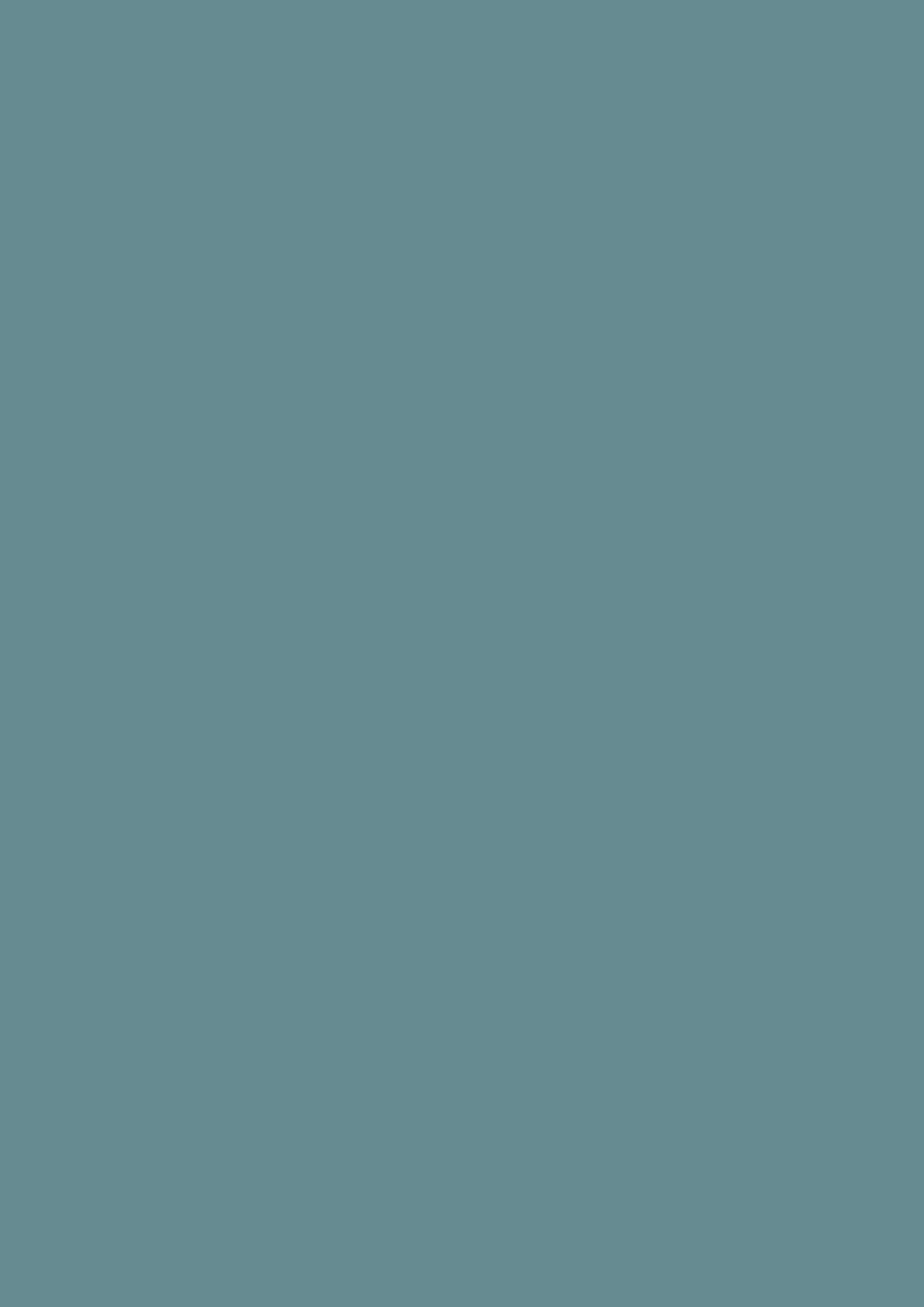# The Government's Priorities for Danish Development Cooperation 2018

**Part 2 of the implementation of Denmark's strategy for development cooperation and humanitarian action, The World 2030 Overview of the development cooperation budget 2018-2021** 

> Denmark's development cooperation is a tangible and visible contribution to the joint responsibility Denmark assumes for the world's development. The development cooperation is fully integrated into Denmark's foreign and security policy and aims to make the world a safer, freer, wealthier and just place to grow up for the future generations.

> The Government wants a Danish development cooperation that makes a difference. When Denmark takes joint responsibility in developing the world, we simultaneously take good care of Denmark. Self-interest and an active engagement to promote a freer, safer and wealthier world are not mutually exclusive – rather, they are mutually dependent.

> Denmark's new strategy for development cooperation and humanitarian action, The World 2030, is based on a broad political agreement from January 2017. The four strategic aims in Denmark's strategy constitute the overall framework for the Government's financial prioritisation of its development assistance in 2018. The development policy priorities are aligned with the implementation of the Government's Strategy for Foreign and Security Policy 2017-18 and the action plan for the UN Sustainable Development Goals.

> With the Finance Bill for 2018, Denmark will be increasing its development assistance to developing countries under §6.3. by approximately DKK 2.6 billion. The Government allocates a total of DKK

15,878.2 million to development assistance, equalling 0.7% of GNI (Economic Survey, May 2017). Thereby, Denmark will continue to be one of the few countries in the world that fulfil the UN goal of committing 0.7% of GNI to development assistance. Denmark has done so since 1978, and we will continue to do so.

In order to ensure predictability in the development assistance, the Government has decided to implement an adjustment mechanism for development assistance for 2017 and onwards. The adjustment mechanism will manage deviations in the expenditure relating to e.g. refugee reception and changes in the GNI estimates. The mechanism ensures that precisely 0.7% of the GNI is allocated to development assistance over a rolling 3-year period. This will result in improved planning and control of the annual appropriations. No previous government has introduced such a mechanism.

With the Finance Act for 2018, the Government particularly plans to 1) increase initiatives to improve the situation in countries and regions affected by war and conflict i.a. through enhanced coherence between humanitarian assistance and development cooperation, 2) strengthen the focus on migration, including the readmission of developing countries' own citizens without a legal permission to stay in Denmark, 3) increase development financing, especially for growth and employment by mobilising and catalysing private capital and bringing Danish businesses, investors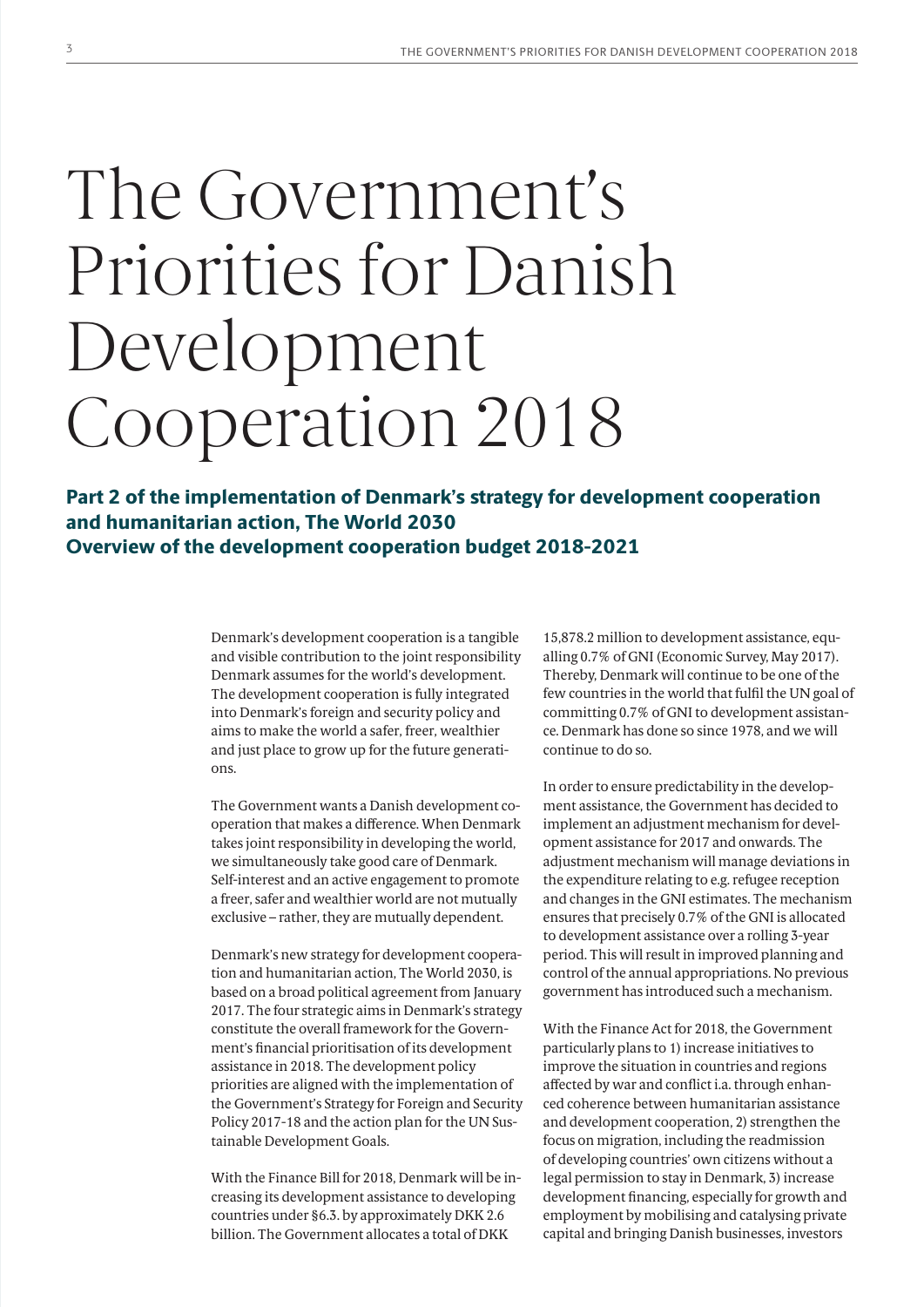and Danish solutions, knowledge and innovation into play, 4) invest the highest amount ever to be appropriated in the Finance Act through multilateral initiatives to improve the sexual and reproductive health and rights of women and girls. In addition, the Government prioritises access to education, health and jobs for young people and will strengthen young people's participation and influence in society, thus enabling them to see perspectives and possibilities in their home country.

Partnerships are the cornerstone of Danish development cooperation. Partnerships and sustainable, responsible investments are important steps towards achieving the Sustainable Development Goals. In the Finance Bill, the Government prioritises diversified partnerships that connect the private sector, civil society, knowledge environments and public authorities. The restructuring of the assistance for the civil society and an increased contribution of approximately DKK 240 million compared with the Finance Act for 2017 will result in new strategic partnerships with civil society organisations and larger convergence between strategic objectives, means, priority countries and themes.<sup>1</sup>

Geographically, the Government prioritises areas with convergence between the need for assistance in developing countries and Danish interests. This applies in the world's hotspots and fragile states and regions, but also in developing countries in growth that e.g. request our knowhow and public-private partnerships to promote sustainable solutions. The focus for Denmark's bilateral cooperation with priority countries will continue to be in Africa where the capital of the development cooperation is decisive.

Development cooperation always involves a risk of corruption, abuse and irregularities, but Denmark has a clear zero-tolerance policy. Denmark always reacts when there is a reasoned suspicion of corruption, abuse of Danish funds or other irregularities such as non-performance of agreements made. To help bring into focus the fight against corruption, Denmark is hosting the world's largest anti-corruption conference in 2018.

1) See Table 3 for an overview of the allocation of assistance to civil society organisations.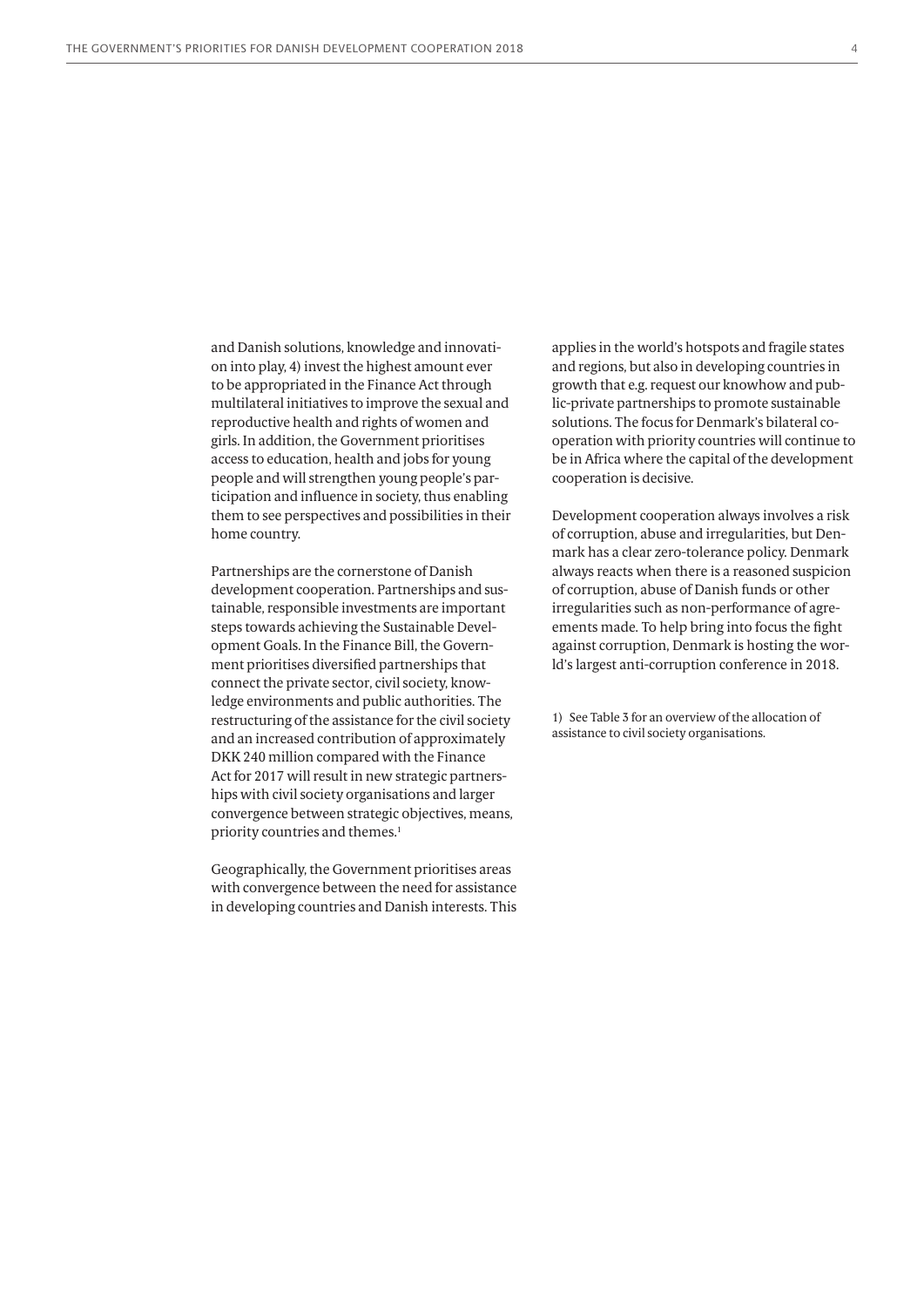## Peace, security and protection

**The Government prioritises a significant effort in neighbouring areas. Denmark rescues human lives and provides assistance for protection and greater resistance where the needs are most crucial. Denmark receives international acclaim for its approach with a new integrated strategy for both development cooperation and humanitarian aid, which will ensure better and more cohesive and effective initiatives in crisis-stricken and fragile states and neighbouring areas.** 

> Millions of people are displaced and live in camps or temporary housing in their country of origin or neighbouring areas. The aim is for them to return to their home countries and cities when the conflicts have ended, or to integrate in the neighbouring area. In the meantime, the international community must assist the local communities hosting the many refugees to ensure reasonable conditions for refugees and displaced persons.

The Government has unambiguously prioritised that Denmark assumes its share of the responsibility for initiatives and action in the neighbouring areas. By slowing down the influx to Denmark, financial resources are released from expenditure for the reception of refugees in Denmark. Instead the resources can be used directly in countries and regions affected by crises where they go much further.

In the Finance Bill, the Government allocates DKK 2,500 million to Denmark's humanitarian aid. This is the highest amount ever to be appropriated in the Finance Act, an increase from the Finance Act for 2017 of DKK 125 million, and a clear reflection of the continued prioritisation of Denmark's initiatives in neighbouring areas of crisis and conflict.

In addition, DKK 150 million is allocated to protection and development initiatives for refugees and local host communities in Lebanon, Jordan and Iraq.

The Government will continue to prioritise contributions aimed at obtaining a stabilisation of fragile situations in the world's hotspots such as Iraq, Syria, Sahel and the Horn of Africa as well as aimed at fighting radicalisation and violent extremism. As a concrete example, the Peace and Stabilisation Fund is increased to a total of DKK 325 million, financed through the development assistance.

Denmark will continue to support the Danish-Arab Partnership Programme and the Neighbourhood Programme for Ukraine and Georgia with DKK 200 million and DKK 160 million, respectively, each year. In addition, an extra DKK 15 million is allocated to secondment of Danes to the OSCE Special Monitoring Mission to Ukraine.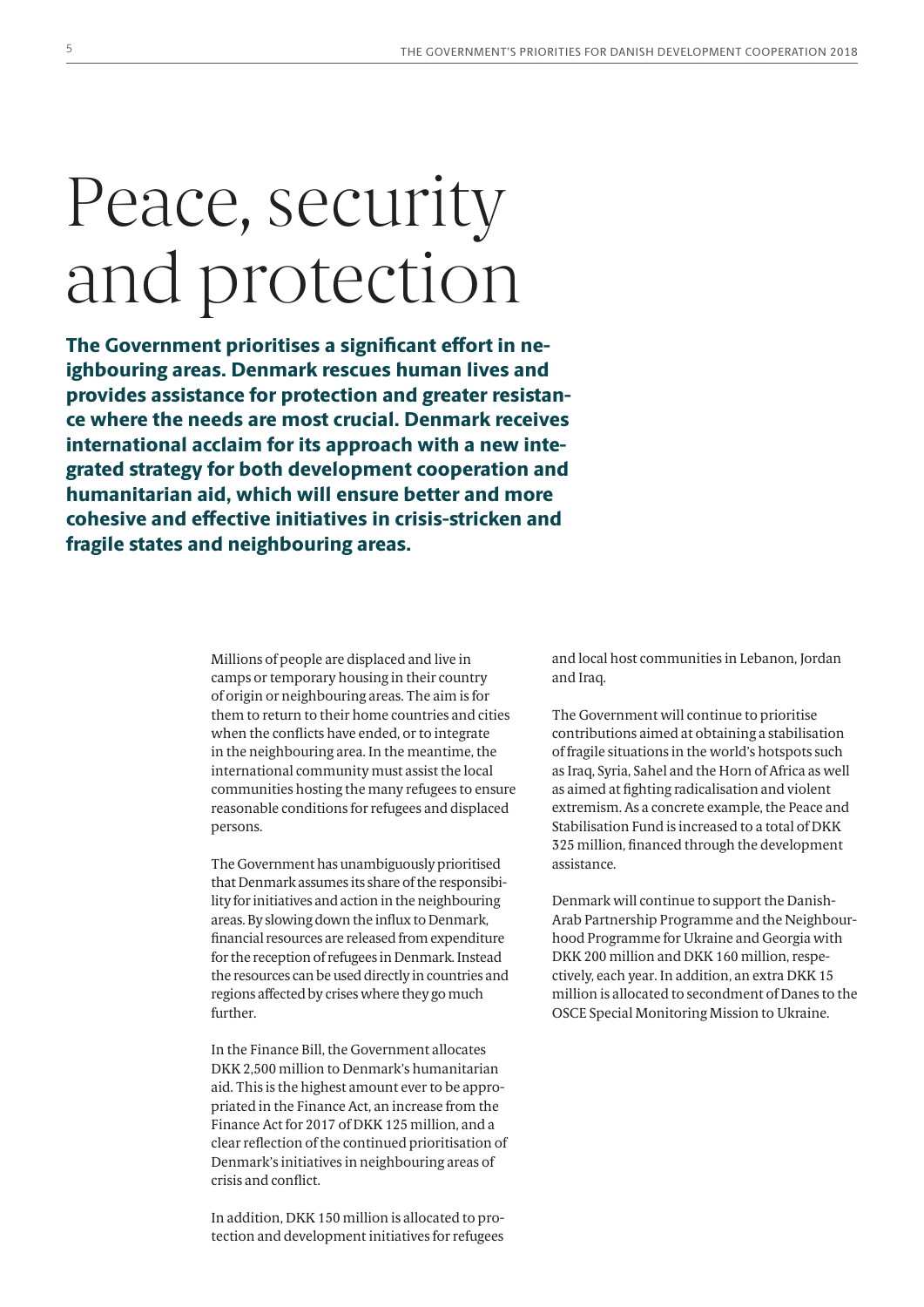# Migration and readmission

**The Government's tightening of the regulations in the asylum area and the declining number of refugees who seek asylum in Denmark cause the expenditure for refugee reception financed through the development assistance to decline in 2018. This will release funds, which the Government will i.a. use to prevent migration and intensify cooperation on readmission, which is an important priority for the Government.**

> The migration crisis has, in no uncertain terms, demonstrated that the development in Europe's neighbouring areas and large parts of Africa has an increasing influence on our part of the world. The migration pressure continues and is expected to increase in the years to come as a consequence of the population growth especially in Africa.

> Everyone must have the freedom to create a future for herself/himself and her/his family in their home country. Therefore, it is a main priority for the Government to enhance its initiatives in the migration area by managing the irregular migration to Europe. These initiatives comprise 1) direct action in response to the irregular migration, e.g. obstructing the business model of the human traffickers, 2) fighting root causes of irregular migration, e.g. through job creation, 3) promoting conditions that make it possible to return rejected asylum seekers. The Danish contribution will, to a great degree, be made through the EU and with other member states, including i.a. the implementation of the EU's new strategy for development cooperation – The European Consensus – that ties development, migration and readmission closer together.

> In 2017, the Government launches new readmission initiatives and allocates DKK 50 million for use in relevant developing countries to which Denmark have persons that need to return. A new increased grant of DKK 75 million is included in the Finance Bill for 2018 for migration management and cooperation on return initiatives. The Government's migration initiatives, which have a broader purpose as well, i.a. fighting human

trafficking and working with fundamental causes, constitute DKK 50 million in the Finance Bill. A total of DKK 125 million.

The Government will allocate DKK 300 million to the EU-Turkey Facility. The purpose of the facility is to support the management of the high amount of asylum seekers and refugees from Syria who are staying in Turkey. Denmark will continue to focus its resources on the EU's country-specific packages encompassing assistance to partner countries to enable them to fulfil their international obligations to readmit their own citizens without a legal permission to stay in Europe.

Denmark also prioritises migration in the cooperation with the United Nations, the World Bank and other relevant organisations in the migration area. This results i.a. in a new annual contribution of DKK 25 million in development assistance to the International Organization for Migration, which plays a central role in specific migration initiatives including help to migrants who wish to return to their home country, and in the preparation of a UN migration agreement, which is expected to be adopted in September 2018. The Government will give priority to initiatives that create synergies with other Danish-supported initiatives in the migration area, e.g. in the Sahel region.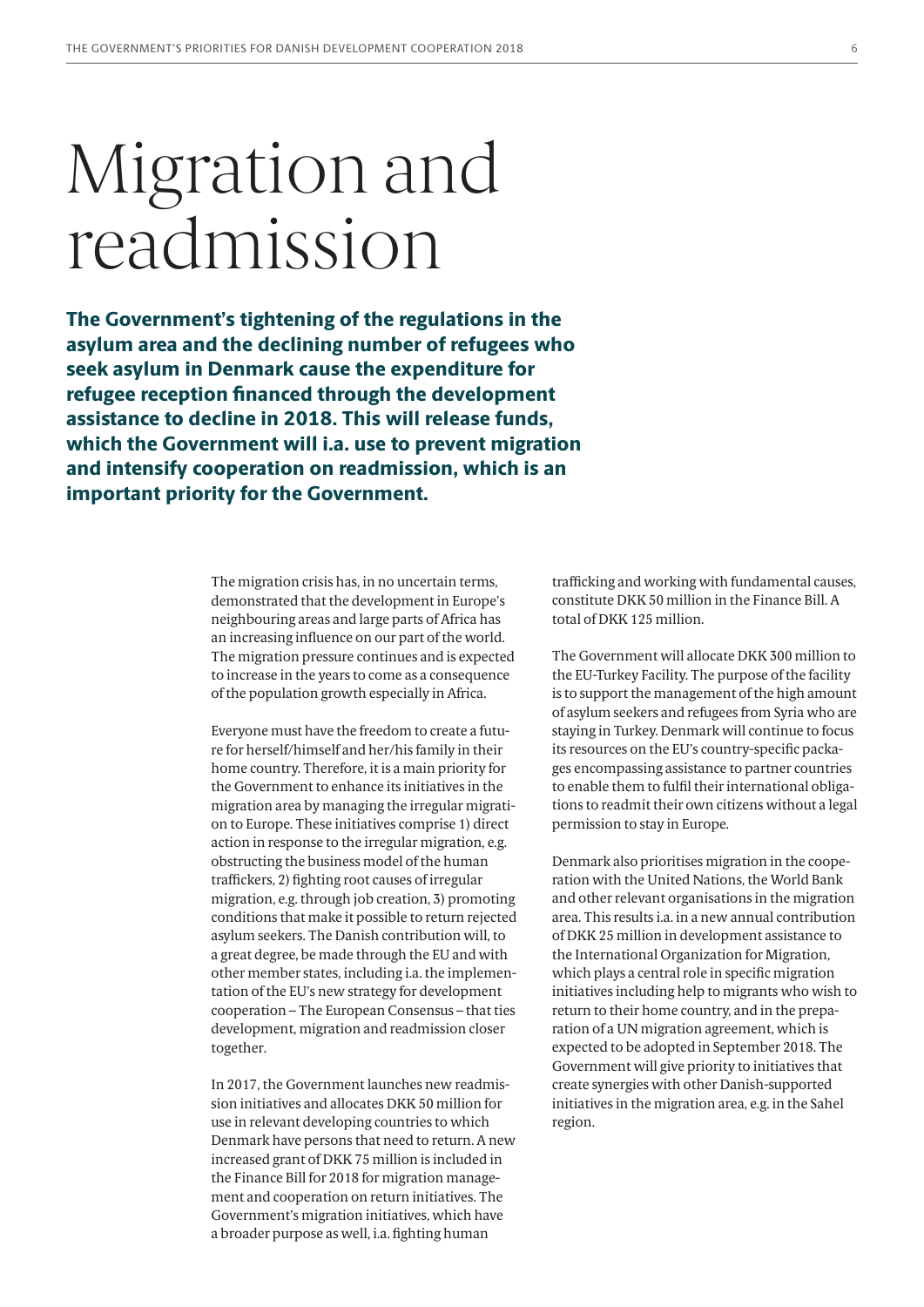# Inclusive, sustainable growth

**Reaching the Sustainable Development Goals will require mobilisation of additional financing, competencies and knowledge to an unprecedented extent. The development assistance continues to be decisive, but it neither can nor ought to stand alone. The private sector must play a bigger part. The development cooperation must increasingly act as a catalyst for investments, technology, innovation and solutions that create growth and brings along a more sustainable development.** 

An increasing number of Danish investors and businesses have incorporated the Sustainable Development Goals in their strategic compass, thus acknowledging that the financial return and the results in relation to sustainable development go hand in hand. This can and must be utilised for the benefit of both the developing countries and us.

The Finance Bill for 2018 strengthens a number of initiatives to promote public and private partnerships that link stateof-the-art knowledge, innovation, technology and financing. The goal is to create sustainable growth through market development, framework conditions and mobilisation of private funding. A total of DKK 490 million is allocated to these initiatives. Of this amount, DKK 60 million directly targets innovation and promotion of entrepreneurship, i.a. focusing on women, including the utilisation of new digital technologies and business models. Other initiatives will also encompass the private sector in bilateral programmes.

We must be willing to take risks and at the same time ensure openness about the risks and challenges that arise and which are one of the conditions of development work. Whether it is a risk in relation to security, corruption or the risk we must also accept when we, to an increasing extent, engage with private actors and thus on the terms that characterise the market forces. The reality is that we will not reach even one of our ambitious goals in the development cooperation by always adopting a belt-and-braces approach. We need to have the courage to experiment with our approaches. The initiative 'Partnering with Denmark, Danish authorities in international cooperation' is an instrument that is much in demand and which brings Danish experience with sustainable development into play in growth and transition countries. With the purpose of utilising synergies with the initiative 'Partnering with Denmark, Danish authorities in international cooperation', the Government will allocate an

additional DKK 115 million to research cooperation which will receive a total of DKK 225 million. Furthermore, DKK 45 million is allocated for fellowships.

In order to improve the ability of the development countries to mobilise their own national resources to develop and to combat tax havens, the Government will allocate DKK 35 million to a strengthened effort within taxes and development, i.a. by involving the Danish Ministry of Taxation in the cooperation with priority countries.

The Government increases the contribution to trade and development to DKK 50 million annually to strengthen the ability and capacity of the developing countries to utilise market access through trade and integration into global value chains and thus benefit from globalisation.

Climate change has negative consequences for the livelihood in poor and growth countries, and can potentially undermine the achievement of the Sustainable Development Goals. The Government allocates DKK 350 million to the Danish Climate Envelope and will strengthen the initiatives within i.a. energy and water with derived effects for the business community and the resource base.

The Government allocates DKK 20 million to the new initiative 'Partnering for the Green Global Goals 2030', P4G, which will replace 3GF. At the same time, an international pool with DKK 25 million is established with the aim of building and up-scaling partnerships in connection with P4G, which may contribute to sustainable development and inclusive economic growth in the developing countries.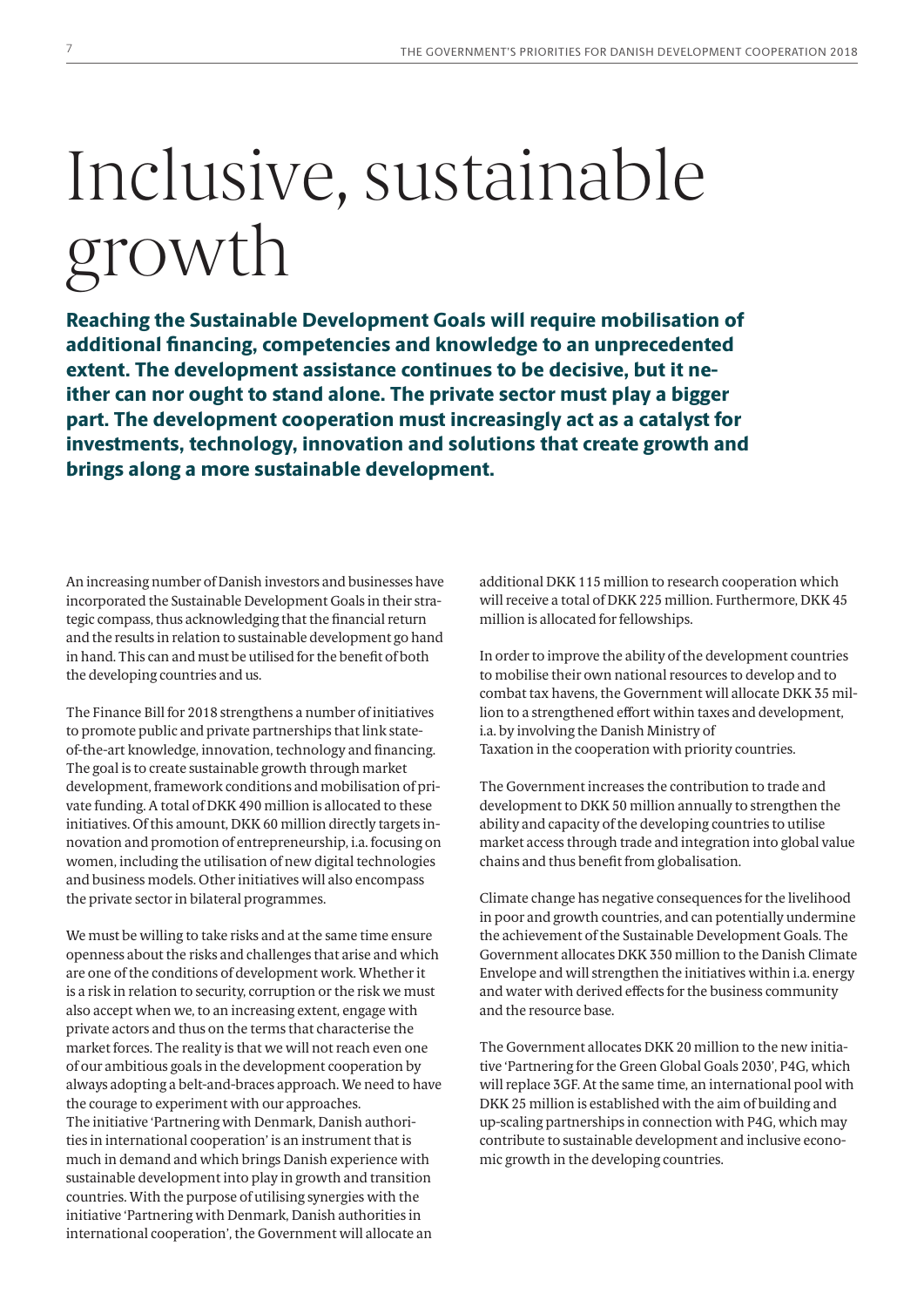# Values – democracy, human rights and gender equality

**The Government wants Denmark to maintain its role as a strong global advocate for the equality of women and girls and the fundamental human right to decide over one's own life, body and sexuality. Fighting for the sexual and reproductive health and rights of women and girls is not only the right thing to do, it is a necessity to increase the sustainable economic growth and reduce the population growth. It is not a matter of deciding how many children women can have, it is a matter of ensuring that women have the option and right to make this decision themselves.** 

> Decisive progress within gender equality, family planning, and universal access to sexual and reproductive health and rights are under growing international pressure. Action is required right here and now.

The Government will therefore increase the Danish contribution to sexual and reproductive health and rights through multilateral organisations to a total amount of DKK 700 million – the largest total amount ever to be appropriated in a Finance Act. This amount includes a strengthened contribution to the UN Population Fund and international civil society organisations that address issues related to sexual and reproductive health and rights.

For a society to develop, it must be possible for girls and women to participate on the same conditions as men. Access to education for girls is crucial to achieve this. The contribution to Global Partnership for Education will be increased to DKK 250 million with the purpose of promoting gender equality and respect for the rights of girls through education, especially in fragile states and situations.

The Danish HIV/AIDS initiatives will be strengthened by increasing the contribution to the Joint UN Programme on HIV/AIDS to DKK 40 million

and through the planned contribution to the Global Fund to Fight AIDS, Tuberculosis and Malaria of DKK 150 million in 2018 and 2019, respectively. The Government plans to contribute to the International AIDS Vaccine Initiative and resume the contribution to the Global Vaccine Safety Initiative on the same level as the contributions in previous years (an annual amount of DKK 5 and 25 million, respectively).

Denmark is a small country but with a strong voice. To strengthen the work with human rights and gender equality, the government has announced Denmark's candidacy for the Human Rights Council 2019-2021 and the Danish contribution to the UN's High Commissioner will be doubled to DKK 60 million per year.

Denmark has long and valuable experience with innovation and development of partnerships, including cooperation between relevant authorities and actors working with human rights, democracy and gender equality. The Government will strengthen initiatives within this area i.a. by increasing the contribution to the Danish Institute for Parties and Democracy to DKK 30 million a year.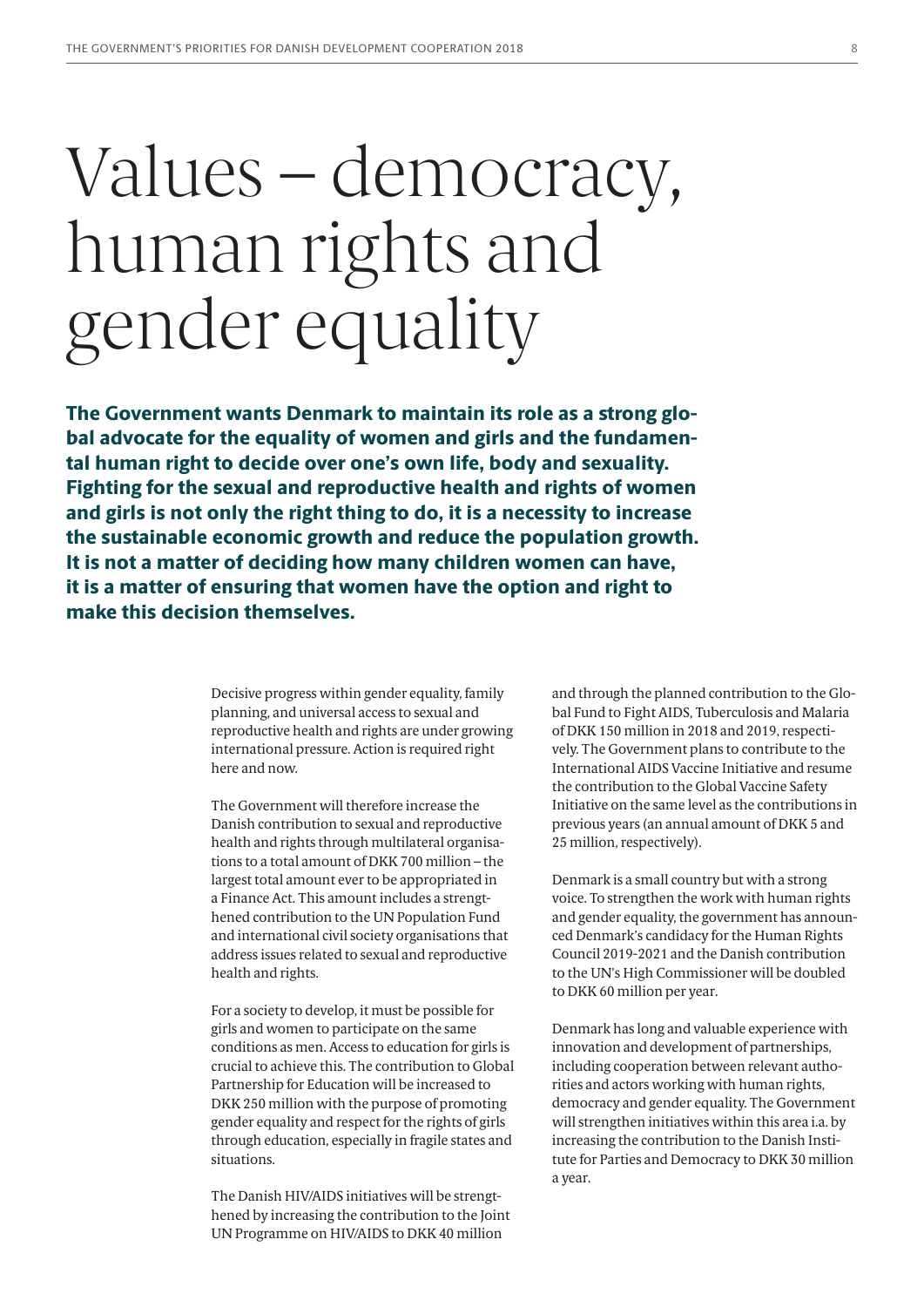# Tables

#### **Table 1: Contributions through multilateral channels to promote sexual and reproductive health and rights**

| <b>Finance Act Account</b>                                                         | 2018<br>(DKK m) |
|------------------------------------------------------------------------------------|-----------------|
| 06.36.03.10 UN Population Fund (UNFPA)                                             | 350             |
| 06.36.03.11 Sexual and reproductive health and rights through global civil society | 160             |
| 06.36.03.14 Joint UN Programme on HIV/AIDS (UNAIDS) and others                     | 40              |
| 06.36.03.16 The Global Fund to Fight Aids, Tuberculosis and Malaria                | 150             |
| <b>Total</b>                                                                       | 700             |

#### **Table 2: Commitments to large-scale programmes in priority countries**

|                         | Commitments to large-scale programmes in priority countries                                  | 2018<br>(DKK m) |
|-------------------------|----------------------------------------------------------------------------------------------|-----------------|
|                         | Poor, fragile countries and regions characterised by fragility:                              |                 |
| Afghanistan             | Fund for the reconstruction of Afghanistan                                                   | 300             |
| Burkina Faso            | Water and sanitation, development contract and good<br>governance                            | 300             |
| Mali                    | Peace and reconciliation, good governance and private<br>sector development and job creation | 504.5           |
| Niger                   | Water and democracy, stability and migration                                                 | 85              |
| Poor, stable countries: |                                                                                              |                 |
| Ethiopia                | Job creation in the farming sector and resilience                                            | 250             |
| Uganda                  | Good governance                                                                              | 225             |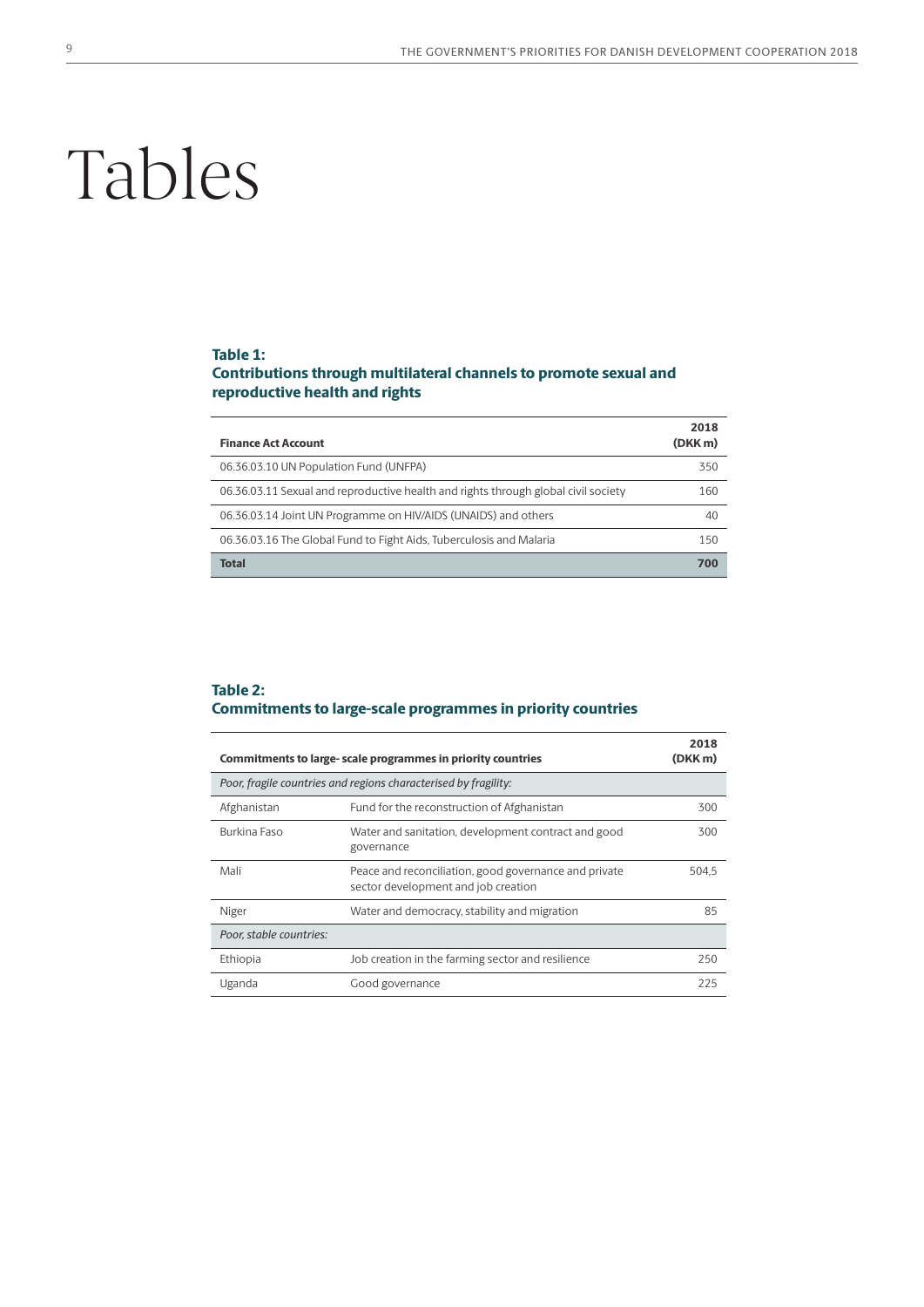| <b>Strategic Partnerships</b>                                                            | 2018<br>(DKKm) |
|------------------------------------------------------------------------------------------|----------------|
| Strategic Partnerships (06.33.01.10)*                                                    |                |
| <b>ADRA Denmark</b>                                                                      | 21             |
| Childrens & Youth Foundation                                                             | 21             |
| <b>CARE Denmark</b>                                                                      | 54             |
| Caritas Denmark                                                                          | 18             |
| Danmission                                                                               | 15             |
| Danish Refugee Council                                                                   | 15             |
| Dansk Red Cross                                                                          | 68             |
| DanChurchAid                                                                             | 108            |
| International Media Support                                                              | 18             |
| <b>MS ActionAid</b>                                                                      | 124            |
| Oxfam IBIS                                                                               | 96             |
| <b>PLAN Denmark</b>                                                                      | 18             |
| Save the Children                                                                        | 53             |
| The Danish Family Planning Association                                                   | 17             |
| <b>WWF</b>                                                                               | 15             |
| Consortium (3F. Confederation of Danish Industry & Ulandssekretariatet)<br>(06.38.02.12) | 65             |
| <b>Total</b>                                                                             | 726            |
| Strategic humanitarian partnerships (06.39.03.10)**                                      |                |
| <b>ADRA Denmark</b>                                                                      | 15             |
| Caritas Denmark                                                                          | 22             |
| Danish Refugee Council                                                                   | 160            |
| Danish Red Cross***                                                                      | 88             |
| DanChurchAid                                                                             | 85             |
| <b>Mission East</b>                                                                      | 19             |
| <b>MS ActionAid</b>                                                                      | 15             |
| Oxfam IBIS                                                                               | 19             |
| Save the Children                                                                        | 56             |
| <b>Total</b>                                                                             | 479            |

\*In the Finance Act for 2018, 5.4 million is transferred from 06.33.01.11 to 06.33.01.10 \*\* 06.39.03.10 also finances contributions to UN organisations.

In the Finance Act for 2018, 4.5 million is transferred from 06.39.03.11 to 06.39.03.10

\*\*\* Does not include contributions to ICRC, which in 2018 amount to DKK 40 million.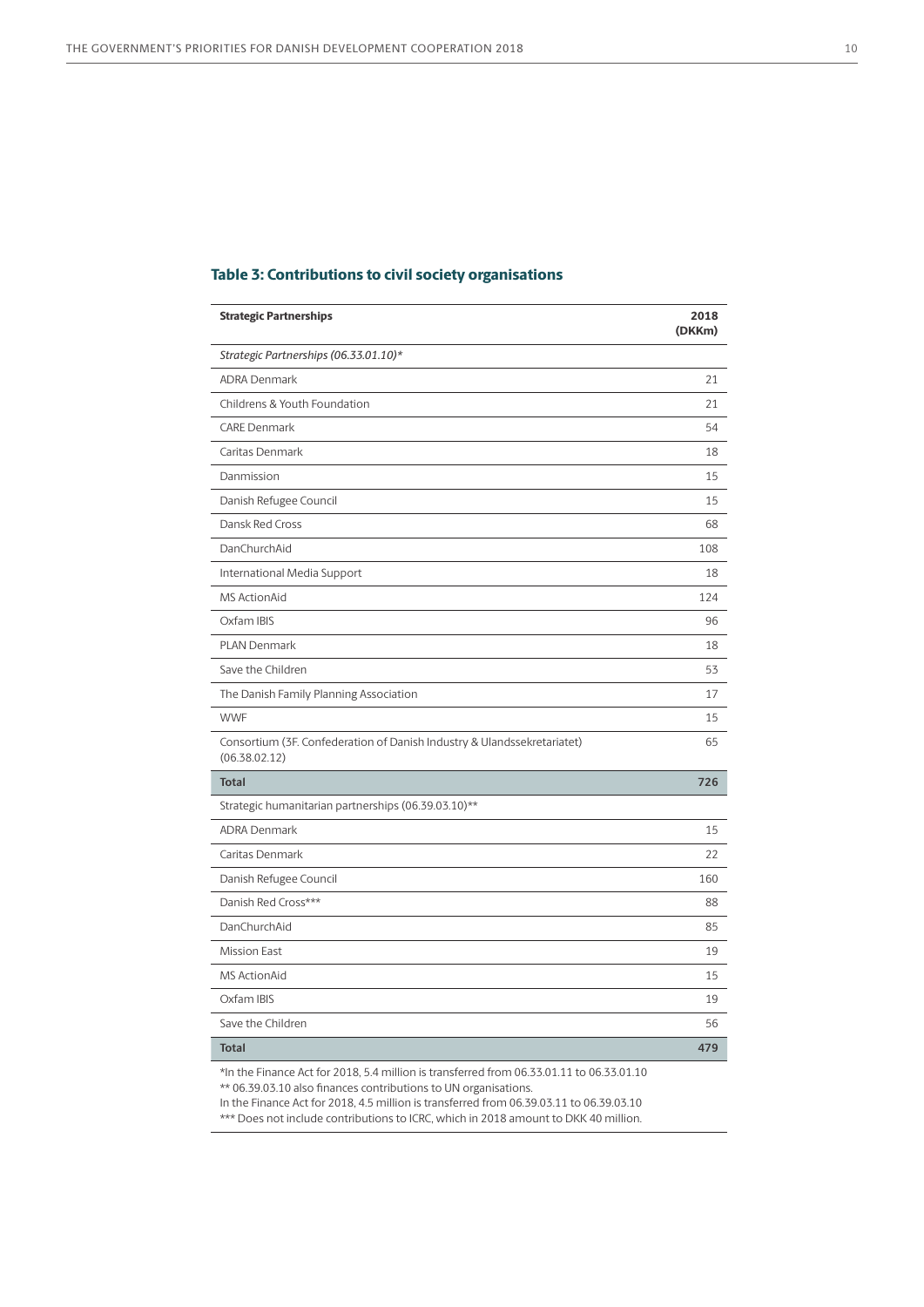### **Table 4: Development assistance in the Finance Bill for 2018**

| Development cooperation on the Finance Bill Account § 6.3                           | 2017<br>(DKKm)<br>2017-prices** 2018-prices 2018-prices | 2018<br>(DKKm.)  | 2019<br>(DKKm.) | 2020<br>(DKKm)<br>2018-prices | 2021<br>(DKKm.)<br>2018-prices |
|-------------------------------------------------------------------------------------|---------------------------------------------------------|------------------|-----------------|-------------------------------|--------------------------------|
| 06.31 Reserves                                                                      | $-230.2$                                                | 100              | 100             | 100                           | 100                            |
| 06.31.79 Reserves                                                                   | $-230.2$                                                | 100              | 100             | 100                           | 100                            |
| 06.31.79.10 Reserve                                                                 | 100                                                     | 100              | 100             | 100                           | 100                            |
| 06.31.79.20 Budget regulation                                                       | $-330.2$                                                | 0                | $\mathbf 0$     | 0                             | $\mathbf{0}$                   |
| 06.32 Bilateral assistance                                                          | 2,667.7                                                 | 3,951.7          | 3,642.9         | 3,687.5                       | 3,963                          |
| 06.32.01 Developing countries in Africa                                             | 855.5                                                   | 1,713.2          | 2,093.5         | 1,836.5                       | 1,411                          |
| 06.32.01.05 Ethiopia                                                                | 5                                                       | 255              | 5               | 130                           | 5                              |
| 06.32.01.06 Niger                                                                   | 175                                                     | 85               | 100             | $\mathbf 0$                   | $\mathbf{0}$                   |
| 06.32.01.07 Zimbabwe                                                                | $\mathbf 0$                                             | $\mathbf 0$      | $\mathbf{0}$    | $\mathbf 0$                   | $\mathbf 0$                    |
| 06.32.01.08 Somalia                                                                 | $\mathbf 0$                                             | $\mathbf 0$      | 500             | $\overline{0}$                | $\mathbf{0}$                   |
| 06.32.01.09 South Sudan                                                             | $\mathbf 0$                                             | $\overline{0}$   | $\mathbf 0$     | $\mathbf 0$                   | $\mathbf 0$                    |
| 06.32.01.10 Tanzania                                                                | 5                                                       | 5                | 5               | 5                             | 5                              |
| 06.32.01.11 Kenya                                                                   | $\mathbf 0$                                             | $\overline{0}$   | 0               | $\mathbf 0$                   | $\mathbf 0$                    |
| 06.32.01.12 Uganda                                                                  | 5                                                       | 225              | 525             | $\mathbf 0$                   | $\mathbf 0$                    |
| 06.32.01.13 Mozambique                                                              | 10                                                      | $\mathbf{0}$     | $\mathbf{0}$    | $\overline{0}$                | $\mathbf{0}$                   |
| 06.32.01.15 Ghana                                                                   | 75                                                      | $\Omega$         | $\mathbf{0}$    | $\overline{0}$                | $\mathbf 0$                    |
| 06.32.01.17 Burkina Faso                                                            | 300                                                     | 300              | $\overline{0}$  | $\overline{0}$                | $\mathbf 0$                    |
| 06.32.01.20 Mali                                                                    | 280.5                                                   | 509.5            | 185             | 5                             | 5                              |
| 06.32.01.23 Other initiatives in Africa                                             | $\mathbf 0$                                             | 333.7            | 773.5           | 1,696.5                       | 1,396                          |
| 06.32.02 Developing countries in Asia and Latin America                             | 625                                                     | 490              | 160             | 439.7                         | 1,160                          |
| 06.32.02.04 Pakistan                                                                | $\mathbf{0}$                                            | $\boldsymbol{0}$ | $\mathbf 0$     | $\boldsymbol{0}$              | $\mathbf 0$                    |
| 06.32.02.05 Myanmar                                                                 | 235                                                     | 5                | 5               | 5                             | 5                              |
| 06.32.02.08 Palestine                                                               | 250                                                     | $\overline{0}$   | $\mathbf 0$     | $\overline{0}$                | $\mathbf 0$                    |
| 06.32.02.09 Afghanistan                                                             | 5                                                       | 330              | $\mathbf 0$     | $\boldsymbol{0}$              | $\mathbf 0$                    |
| 06.32.02.11 Bangladesh                                                              | 135                                                     | 5                | 5               | 5                             | 5                              |
| 06.32.02.12 Nepal                                                                   | $\mathbf 0$                                             | 0                | $\mathbf 0$     | $\mathbf 0$                   | $\mathbf 0$                    |
| 06.32.02.15 Other initiatives in Asia                                               | $\boldsymbol{0}$                                        | 150              | 150             | 429.7                         | 1,150                          |
| 06.32.02.17 Bolivia                                                                 | $\mathbf 0$                                             | $\mathbf{0}$     | $\mathbf 0$     | $\boldsymbol{0}$              | $\mathbf 0$                    |
| 06.32.02.18 Other initiatives in Latin America                                      | $\mathbf 0$                                             | $\mathbf 0$      | $\mathbf 0$     | $\boldsymbol{0}$              | $\overline{0}$                 |
| 06.32.04 Technical assistance                                                       | 263.7                                                   | 276.9            | 262.9           | 262.9                         | 262.9                          |
| 06.32.04.10 Bilateral advisors                                                      | 10                                                      | 20               | 6               | 6                             | 6                              |
| 06.32.04.12 Company advisors                                                        | 40                                                      | 40               | 40              | 40                            | 40                             |
| 06.32.04.14 IT, property, travel, competence development and communication expenses | 94.3                                                    | 96.8             | 96.8            | 96.8                          | 96.8                           |
| 06.32.04.15 Advisory units                                                          | 119.4                                                   | 120.1            | 120.1           | 120.1                         | 120.1                          |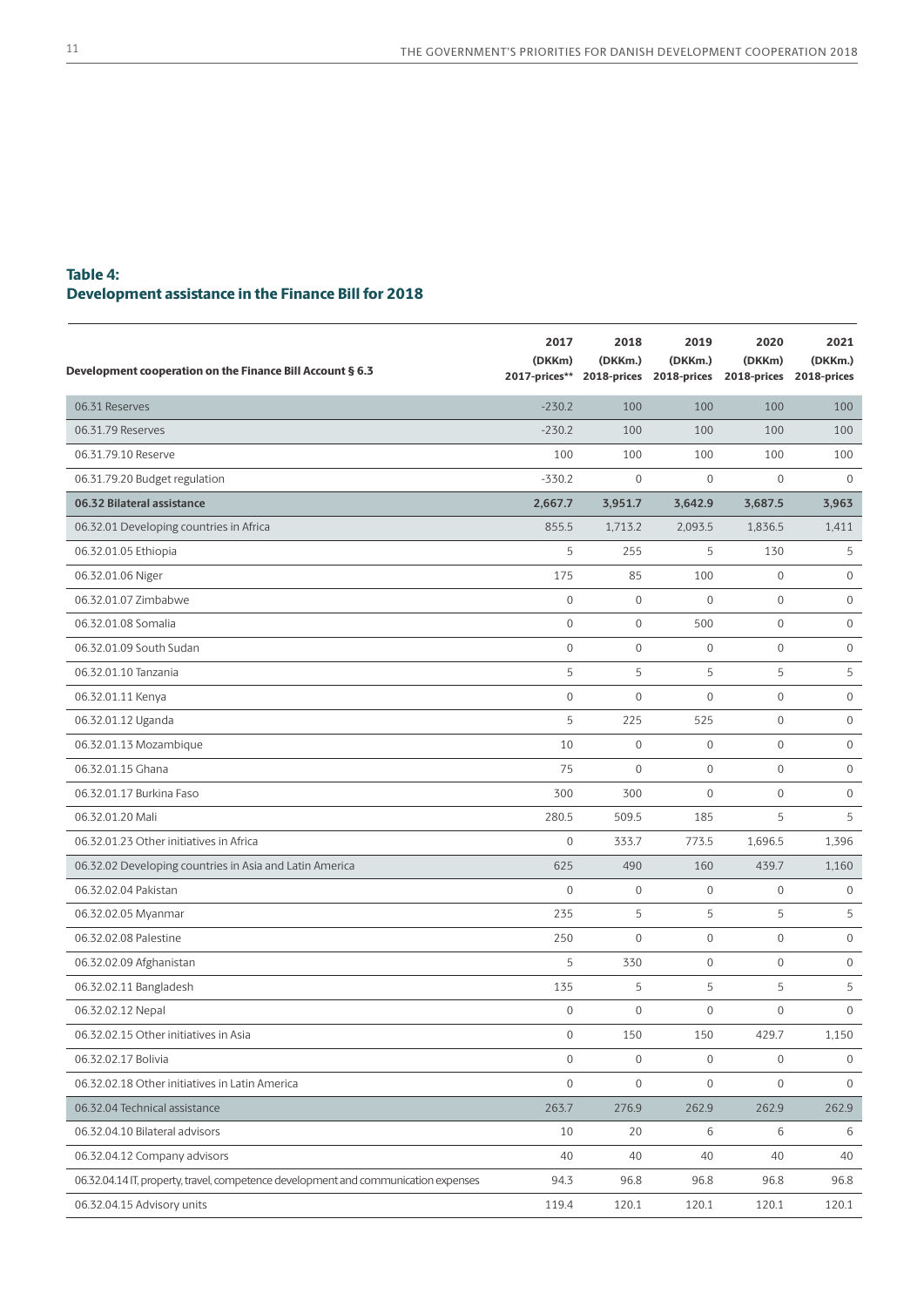| ٦ |  |
|---|--|
|   |  |
|   |  |

| 06.32.07 Loan assistance                                                       | $-68.6$        | $-65.8$      | $-56.4$      | $-43.8$             | $-15.1$        |
|--------------------------------------------------------------------------------|----------------|--------------|--------------|---------------------|----------------|
| 06.32.07.14 Debt relief for developing countries                               | 16             | 19.4         | 22.9         | 26.4                | 35.5           |
| 06.32.07.15 Repayment on government loans to developing countries              | $-84.6$        | $-85.2$      | $-79.3$      | $-70.2$             | $-50.6$        |
| 06.32.08 Other bilateral assistance                                            | 632.1          | 727.4        | 672.9        | 682.2               | 634.2          |
| 06.32.08.02 Reserves                                                           | $\mathbf 0$    | $\mathbf 0$  | $\mathbf 0$  | $\mathbf 0$         | $\mathbf 0$    |
| 06.32.08.40 Dignity - Danish Institute Against Torture                         | 48             | 48           | 48           | 48                  | 48             |
| 06.32.08.50 Danish-Arab Partnership Programme                                  | $\mathbf{0}$   | $\mathbf{0}$ | $\mathbf{0}$ | $\mathbf 0$         | $\mathbf{0}$   |
| 06.32.08.60 Stabilisation and conflict prevention                              | 111.2          | 65           | 65           | 65                  | 65             |
| 06.32.08.70 Democracy and human rights                                         | 166.7          | 260.2        | 205.7        | 215                 | 167            |
| 06.32.08.80 Peace and Stabilisation fund                                       | 277            | 325          | 325          | 325                 | 325            |
| 06.32.08.90 The Danish Institute for Human Rights                              | 29.2           | 29.2         | 29.2         | 29.2                | 29.2           |
| 06.32.09 Danish-Arab Partnership Programme                                     | 200            | 200          | 200          | 200                 | 200            |
| 06.32.09.10 Danish-Arab Partnership contributions                              | 160            | 155          | 155          | 155                 | 155            |
| 06.32.09.20 Other initiatives                                                  | 40             | 45           | 45           | 45                  | 45             |
| 06.32.10 Migration                                                             | $\overline{0}$ | 450          | 150          | 150                 | 150            |
| 06.32.10.12 EU-Turkey Facility                                                 | $\mathbf{0}$   | 300          | $\mathbf 0$  | 0                   | $\mathbf{0}$   |
| 06.32.10.13 Migration and readmission                                          | $\mathbf{0}$   | 125          | 125          | 125                 | 125            |
| 06.32.10.14 International Organisation for Migration (IOM)                     | $\mathbf{0}$   | 25           | 25           | 25                  | 25             |
| 06.32.11 Neighbourhood Programme                                               | 160            | 160          | 160          | 160                 | 160            |
| 06.32.11.10 Programme initiatives                                              | 130            | 140          | 140          | 140                 | 140            |
| 06.32.11.20 Other initiatives                                                  | 30             | 20           | 20           | 20                  | 20             |
| 06.33 Assistance through civil society organisations                           | 740.2          | 1,000        | 1,000        | 1,000               | 1,000          |
| 06.33.01 Assistance through civil society organisations                        | 740.2          | 1,000        | 1,000        | 1,000               | 1,000          |
| 06.33.01.10 Strategic Partnerships                                             | 537.9          | 720.6        | 720.6        | 720.6               | 720.6          |
| 06.33.01.11 Strategic initiatives                                              | 20             | 20           | 20           | 20                  | 20             |
| 06.33.01.12 Pool schemes                                                       | 182.3          | 259.4        | 259.4        | 259.4               | 259.4          |
| 06.34 Natural resources, energy and climate changes                            | 320            | 544          | 370          | 370                 | 406            |
| 06.34.01 Natural resources, energy and climate changes in developing countries | 320            | 544          | 370          | 370                 | 406            |
| 06.34.01.30 Climate Investment Fund                                            | $\mathbf 0$    | $\mathbf 0$  | 0            | $\mathbf{0}$        | $\mathbf 0$    |
| 06.34.01.50 UN Environment Programme (UNEP)                                    | 10             | 10           | 10           | 10                  | 10             |
| 06.34.01.60 The Global Environment Facility (GEF)                              | $\mathbf 0$    | 150          | $\mathbf 0$  | $\boldsymbol{0}$    | $\mathbf 0$    |
| 06.34.01.70 Climate Envelope                                                   | 300            | 350          | 350          | 350                 | 350            |
| 06.34.01.80 Other contributions                                                | 10             | 10           | 10           | 10                  | 10             |
| 06.34.01.90 The Ozone Fund                                                     | $\mathbf 0$    | 24           | $\mathbf 0$  | $\boldsymbol{0}$    | 36             |
| 06.35 Information activities                                                   | 63             | 55           | 58           | 55                  | 74             |
| 06.35.01 Information activities in Denmark etc.                                | 63             | 55           | 58           | 55                  | 74             |
| 06.35.01.11 Research activities                                                | $\overline{0}$ | $\mathbf 0$  | $\mathbf{0}$ | $\boldsymbol{0}$    | $\overline{0}$ |
| 06.35.01.13 Information activities                                             | 40             | 28           | 31           | 28                  | 47             |
| 06.35.01.14 Cultural cooperation (CKU)                                         | $\mathbf 0$    | $\circ$      | $\mathbf 0$  | $\mathsf{O}\xspace$ | $\mathbf 0$    |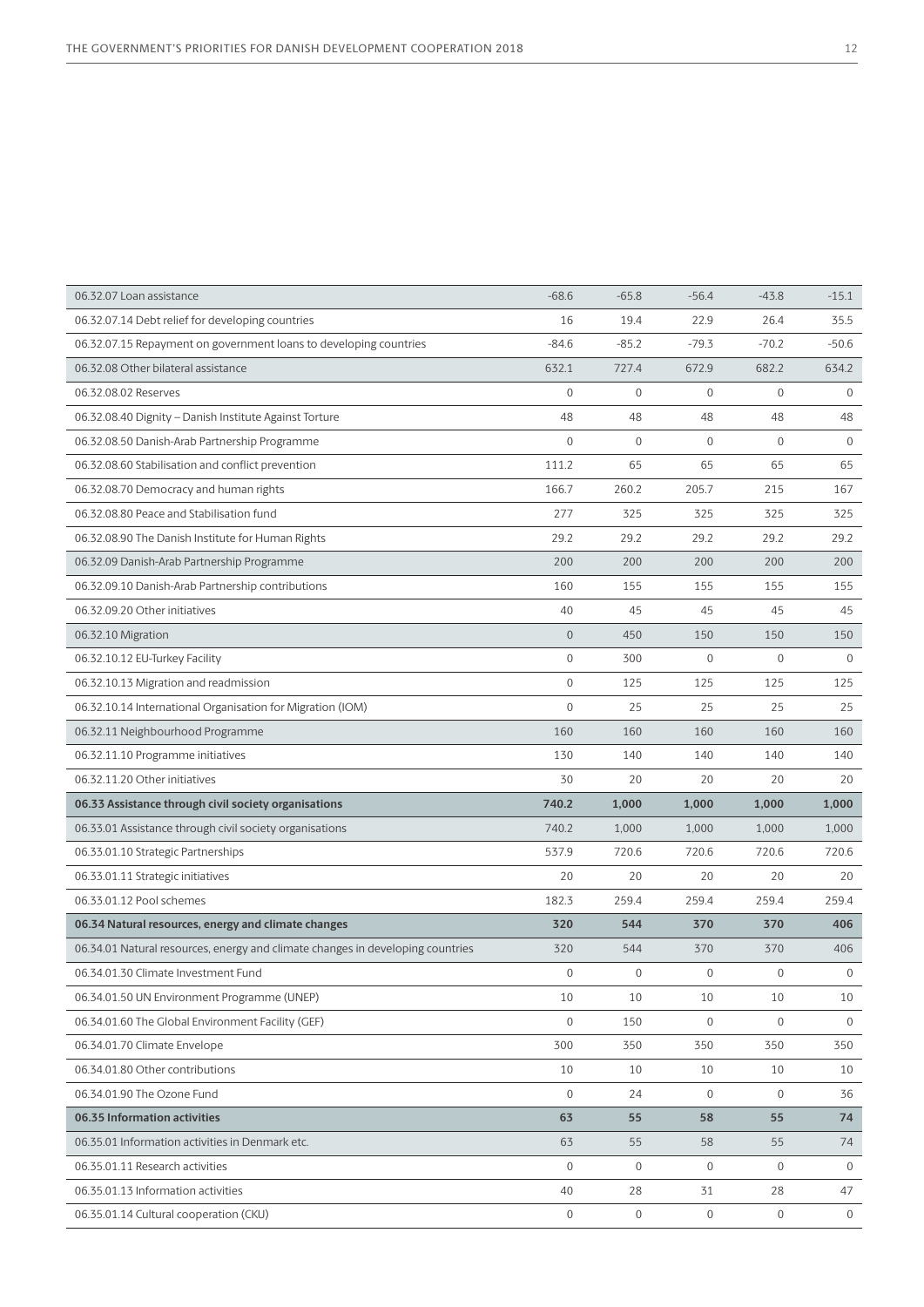| 06.35.01.17 Seminars, courses, conferences etc.                                    | 8            | 12             | 12          | 12                  | 12             |
|------------------------------------------------------------------------------------|--------------|----------------|-------------|---------------------|----------------|
| 06.35.01.18 Evaluation                                                             | 15           | 15             | 15          | 15                  | 15             |
| 06.36 Multilateral assistance through the UN etc.                                  | 1,039        | 1,492          | 1,478       | 1,471               | 1,502          |
| 06.36.01 UN Development Programme (UNDP)                                           | 458          | 395            | 395         | 395                 | 415            |
| 06.36.01.10 UN Development Programme (UNDP)                                        | 220          | 220            | 220         | 220                 | 220            |
| 06.36.01.12 UN Women                                                               | 63           | $\mathbf{0}$   | $\mathbf 0$ | $\mathbf 0$         | $\mathbf{0}$   |
| 06.36.01.14 UN City                                                                | 175          | 175            | 175         | 175                 | 195            |
| 06.36.02 UN Children's Fund (UNICEF)                                               | 125          | 125            | 125         | 125                 | 125            |
| 06.36.02.10 General contribution to UNICEF                                         | 125          | 125            | 125         | 125                 | 125            |
| 06.36.03 Population, health and gender equality                                    | 370          | 813            | 813         | 813                 | 813            |
| 06.36.03.10 UN Population Fund (UNFPA)                                             | 200          | 350            | 350         | 350                 | 350            |
| 06.36.03.11 Sexual and reproductive health and rights through global civil society | 115          | 160            | 160         | 210                 | 210            |
| 06.36.03.12 World Health Organization WHO development activities                   | 25           | 25             | 25          | 25                  | 25             |
| 06.36.03.13 UN Women                                                               | $\mathbf{0}$ | 63             | 63          | 63                  | 63             |
| 06.36.03.14 Joint UN Programme on HIV/AIDS (UNAIDS) and others                     | 30           | 40             | 40          | 40                  | 40             |
| 06.36.03.16 Global Fund to Fight AIDS, Tuberculosis and Malaria                    | 0            | 150            | 150         | 100                 | 100            |
| 06.36.03.17 The Global Vaccine Safety Initiative (GAVI)                            | 0            | 25             | 25          | 25                  | 25             |
| 06.36.06 Other UN programmes and various multilateral contributions                | 86           | 159            | 145         | 138                 | 149            |
| 06.36.06.10 UN Industrial Development Organisation (UNIDO)                         | $\mathbf{0}$ | $\overline{0}$ | $\mathbf 0$ | 0                   | $\mathbf{0}$   |
| 06.36.06.16 Representation of interests in international organisations             | 70           | 120            | 120         | 120                 | 120            |
| 06.36.06.19 Danish UN association                                                  | $\mathbf{0}$ | $\mathbf{0}$   | $\mathbf 0$ | $\mathbf{0}$        | $\mathbf 0$    |
| 06.36.06.23 OECD-DAC development related contribution                              | 5            | 3              | 5           | $\mathbf 0$         | 8              |
| 06.36.06.24 Miscellaneous multilateral contributions                               | 11           | 36             | 20          | 18                  | 21             |
| 06.36.06.25 UN Office on Drugs and Crime (UNODC)                                   | $\mathbf 0$  | $\mathbf{0}$   | $\mathbf 0$ | $\mathbf 0$         | $\overline{0}$ |
| 06.37 Development banks, funds and the EU                                          | 1,731.4      | 1,843.8        | 2,329.7     | 2,346.6             | 2,116.8        |
| 06.37.01 World Bank Group                                                          | 820.8        | 821.8          | 973.8       | 1,188.8             | 908.8          |
| 06.37.01.10 International Bank for Reconstruction and Development (IBRD)           | $\mathbf 0$  | $\mathbf{0}$   | 160         | 160                 | 160            |
| 06.37.01.11 The International Development Association (IDA)                        | 622          | 573            | 565         | 780                 | 500            |
| 06.37.01.12 The International Monetary Fund (IMF)                                  | 0            | 0              | 0           | 0                   | 0              |
| 06.37.01.15 Special Action Account                                                 | $-1.2$       | $-1.2$         | $-1.2$      | $-1.2$              | $-1.2$         |
| 06.37.01.17 World Bank Global Facility for Disaster Reduction and Recovery         | 0            | $\mathbf{0}$   | $\mathbf 0$ | $\mathsf{O}\xspace$ | $\mathbf 0$    |
| 06.37.01.18 Global Partnership for Education (GPE)                                 | 200          | 250            | 250         | 250                 | 250            |
| 06.37.02 Regional development banks                                                | 100          | 100            | 100         | 130                 | 150            |
| 06.37.02.10 The African Development Bank (AfDB)                                    | $\mathbf 0$  | $\overline{0}$ | $\mathbf 0$ | 100                 | 100            |
| 06.37.02.11 The Asian Development Bank (AsDB)                                      | 0            | $\mathbf 0$    | $\mathbf 0$ | 0                   | 50             |
| 06.37.02.12 The Inter-American Development Bank (IDB)                              | 0            | $\mathbf 0$    | $\mathbf 0$ | 30                  | 0              |
| 06.37.02.13 The Asian Infrastructure Investment Bank (AIIB)                        | 100          | 100            | 100         | 0                   | $\mathbf 0$    |
| 06.37.03 Regional development funds, debt relief initiatives and other funds       | 215.7        | 222            | 555.9       | 327.8               | 358            |
| 06.37.03.10 African Development Fund (AfDF)                                        | 100          | 100            | 430         | 175                 | 175            |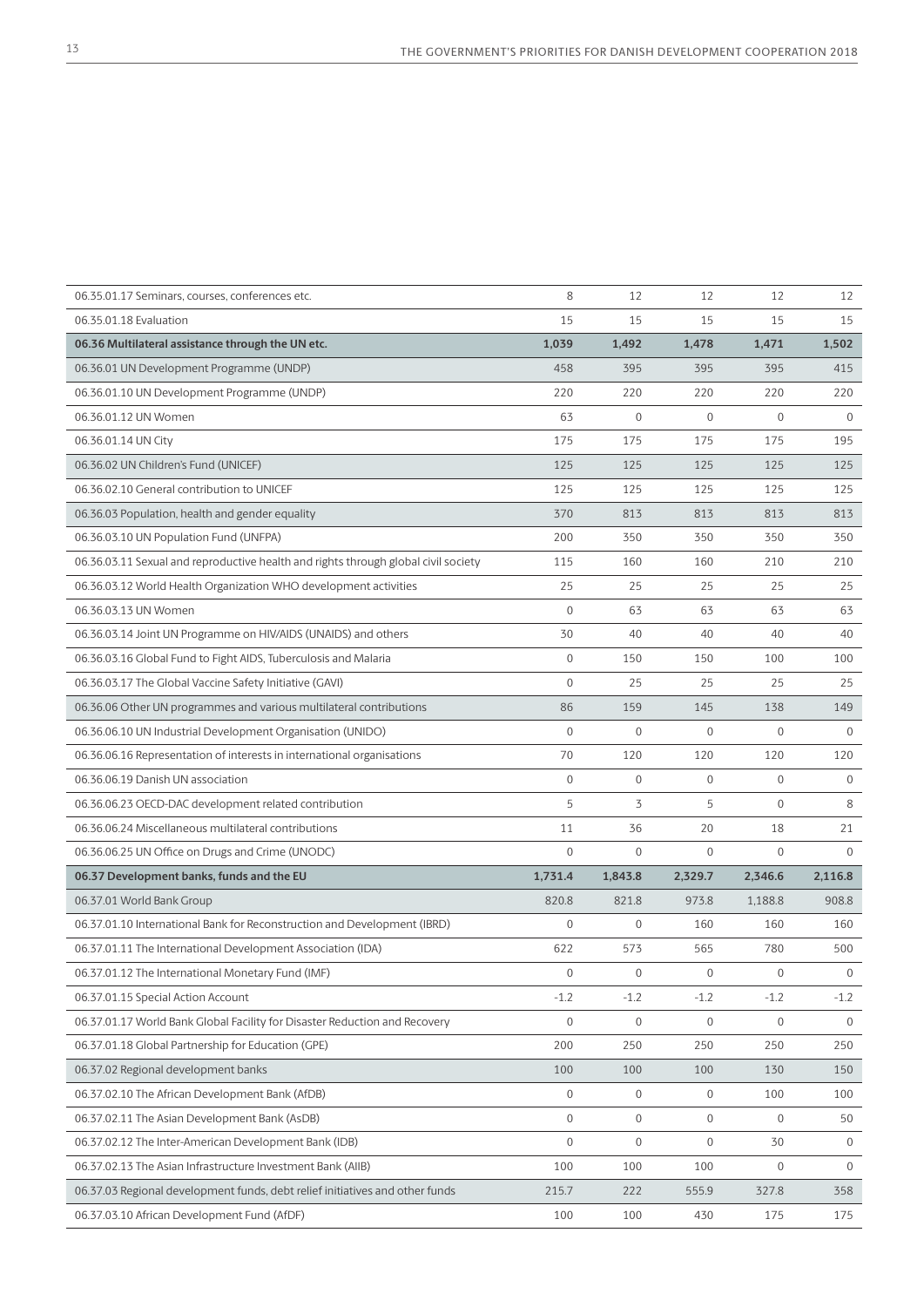| 06.37.03.11 Asian Development Fund (AsDF)                                              | $\mathbf 0$  | $\mathbf 0$  | 0                | $\mathbf{0}$ | 0              |
|----------------------------------------------------------------------------------------|--------------|--------------|------------------|--------------|----------------|
| 06.37.03.13 Nordic Development Fund (NDF)                                              | $\mathbf{0}$ | $\mathbf 0$  | $\mathbf{0}$     | $\mathbf{0}$ | $\overline{0}$ |
| 06.37.03.14 Multilateral debt relief initiatives                                       | 115.7        | 122          | 125.9            | 152.8        | 183            |
| 06.37.04 Development assistance through the EU                                         | 594.9        | 700          | 700              | 700          | 700            |
| 06.37.04.10 European Development Fund (EDF)                                            | 595.3        | 700          | 700              | 700          | 700            |
| 06.37.04.11 EU loans to Turkey                                                         | $-0.4$       | $\mathbf{0}$ | $\boldsymbol{0}$ | $\mathbf 0$  | $\mathbf{0}$   |
| 06.38 Partnerships for sustainable growth                                              | 1,299.2      | 1,168.5      | 1,321.5          | 1,331.5      | 1,230.5        |
| 06.38.01 Mobilisation of financing for investments                                     | 620          | 345          | 620              | 570          | 520            |
| 06.38.01.11 Investment fund for developing countries (IFU)                             | 300          | $\mathbf{0}$ | 200              | 100          | 100            |
| 06.38.01.12 International finance corporation (IFC)                                    | 20           | 20           | 20               | 20           | 20             |
| 06.38.01.13 Danida Business Finance                                                    | 250          | 325          | 400              | 400          | 400            |
| 06.38.01.14 Project development facility Danida Business Finance                       | 50           | $\mathbf 0$  | $\boldsymbol{0}$ | 50           | $\mathbf 0$    |
| 06.38.02 Framework conditions, knowledge and business opportunities                    | 679.2        | 823.5        | 701.5            | 761.5        | 710.5          |
| 06.38.02.12 Partnerships for market driven growth                                      | 172          | 264          | 225              | 285          | 234            |
| 06.38.02.13 Growth counsellors                                                         | 40           | 52           | 52               | 52           | 52             |
| 06.38.02.14 Strategic sector cooperation                                               | 50           | 68           | 70               | 70           | 70             |
| 06.38.02.15 International Labour Organisation (ILO)                                    | 9.5          | 29.5         | 9.5              | 9.5          | 9.5            |
| 06.38.02.16 Support for activities within trade and development                        | 35           | 50           | 50               | 50           | 50             |
| 06.38.02.17 Energy and water resources etc.                                            | 45           | 70           | 70               | 70           | 70             |
| 06.38.02.18 Strategic initiatives in growth economies                                  | 10           | 20           | 20               | 20           | 20             |
| 06.38.02.19 Research cooperation                                                       | 230          | 225          | 160              | 160          | 160            |
| 06.38.02.20 Fellowships                                                                | 30           | 45           | 45               | 45           | 45             |
| 06.38.02.21 Labour market and framework conditions                                     | 57.7         | $\mathbf{0}$ | $\mathbf{0}$     | $\mathbf{0}$ | $\mathbf 0$    |
| 06.39 Humanitarian assistance                                                          | 2,375        | 2,500        | 2,500            | 2,500        | 2,500          |
| 06.39.01 General contributions to international humanitarian organisations             | 605          | 625          | 625              | 625          | 625            |
| 06.39.01.10 Office of the UN High Commissioner for Refugees (UNHCR)                    | 160          | 160          | 160              | 160          | 160            |
| 06.39.01.11 UN Relief and Works Agency for Palestine Refugees in the Near East (UNRWA) | 70           | 70           | 70               | 70           | 70             |
| 06.39.01.12 UN Office for Coordination of Humanitarian Affairs (OCHA)                  | 30           | 30           | 30               | 30           | 30             |
| 06.39.01.13 Humanitarian Food Aid (WFP)                                                | 210          | 210          | 210              | 210          | 210            |
| 06.39.01.14 International Committee of the Red Cross (ICRC)                            | 20           | 40           | 40               | 40           | 40             |
| 06.39.01.16 UN Central Emergency Response Fund (CERF)                                  | 100          | 100          | 100              | 100          | 100            |
| 06.39.01.17 UN Mine Action Service (UNMAS)                                             | 15           | 15           | 15               | 15           | 15             |
| 06.39.03 Humanitarian contributions to partners in acute and protracted crises         | 1,770        | 1,875        | 1,875            | 1,875        | 1,875          |
| 06.39.03.10 Strategic Partnerships and relief pools                                    | 650          | 755          | 755              | 755          | 755            |
| 06.39.03.11 Other contributions to acute and protracted crises                         | 1,120        | 1,120        | 1,120            | 1,120        | 1,120          |
| § 06.3 Total                                                                           | 10,005.3     | 12,655.0     | 12,800.1         | 12,861.6     | 12,892.3       |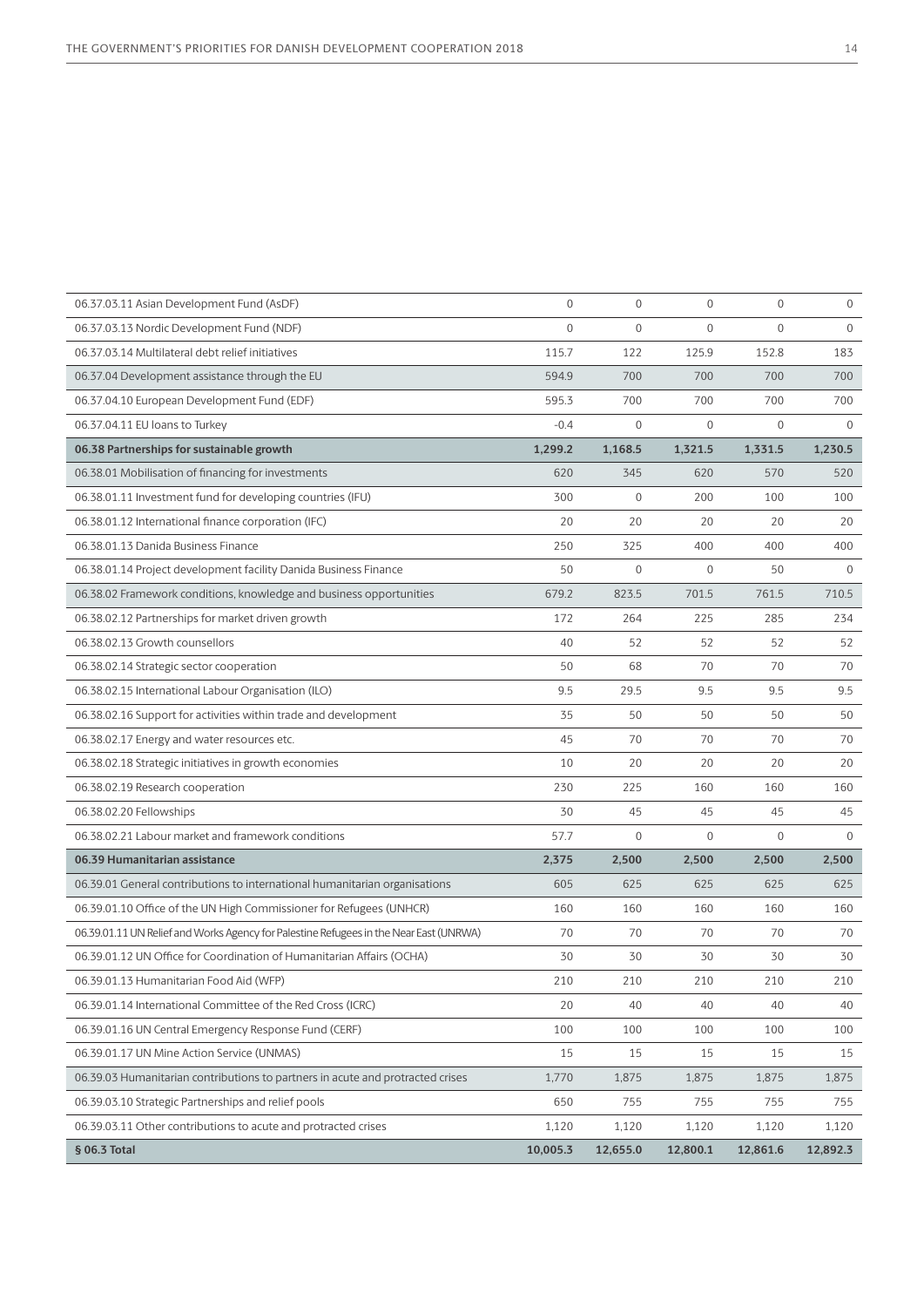#### **Table 5: Estimate of Denmark's total development assistance in 2018 according to the OECD/DAC rules**

|                                                                                  | 2018<br>(DKK m) |
|----------------------------------------------------------------------------------|-----------------|
| Development cooperation with developing countries (Finance Act Account § 6.3)    | 12,655.0        |
| Administration of development cooperation                                        | 730.0           |
| Danish Institute for International Studies (DIIS)                                | 21.6            |
| EU development assistance                                                        | 1.345.0         |
| Parts of international activities delivered by the police and the Danish defence | 30.1            |
| Share of UN peacekeeping operations                                              | 20.3            |
| Expenditure for the reception of refugees in Denmark                             | 965.3           |
| Distribution of lottery funds to non-profit organisations                        | 14.9            |
| Other (contributions to UN organisations etc.)                                   | 96.0            |
| <b>Total Danish development assistance</b>                                       | 15,878.2        |